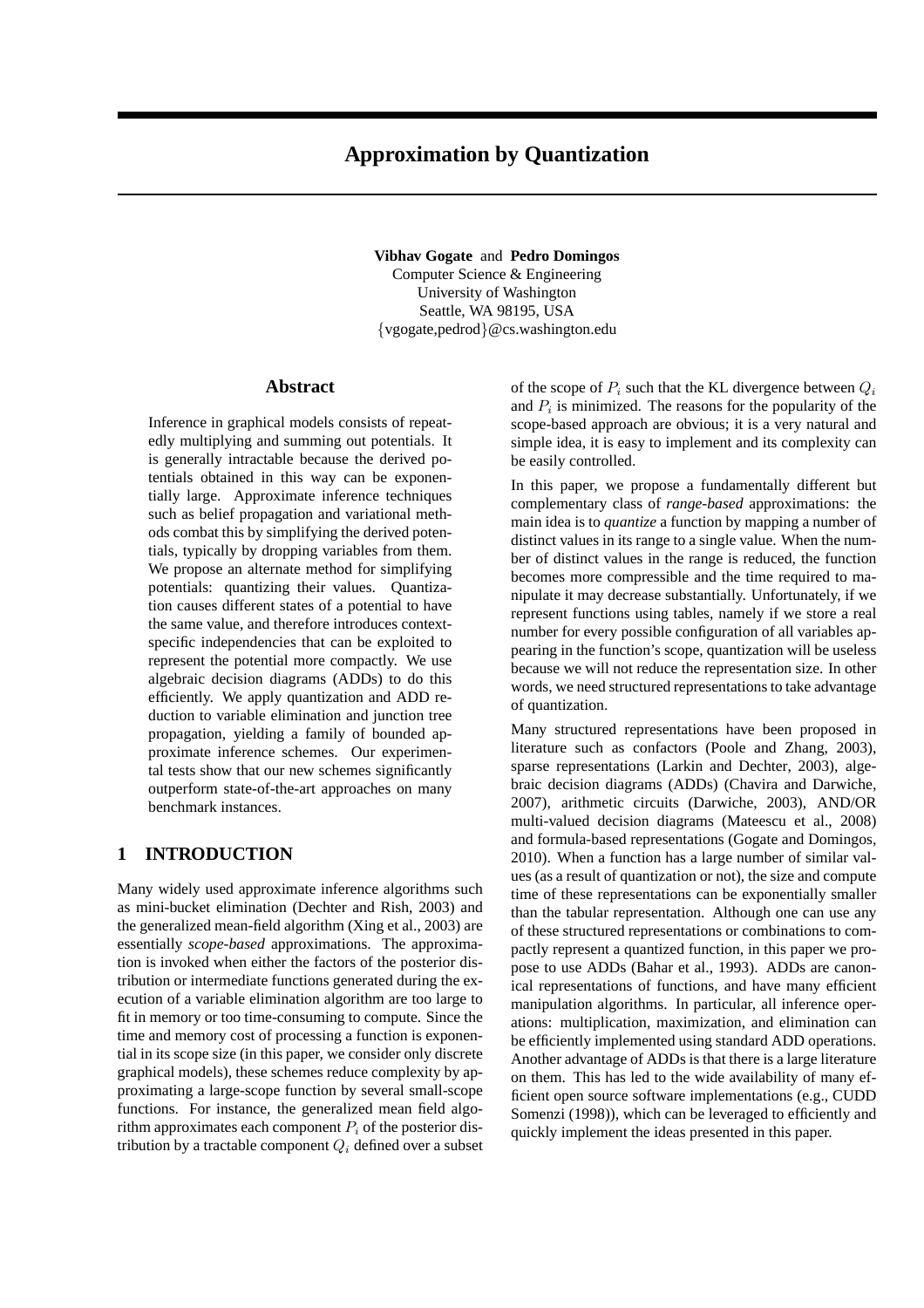Quantization is a general principle that can be applied to a variety of probabilistic inference algorithms. In this paper, we apply it to two standard algorithms: bucket (or variable) elimination (Dechter, 1999) and the junction tree algorithm (Lauritzen and Spiegelhalter, 1988), yielding approximate, anytime and coarse-to-fine versions of these schemes. Just like mini-bucket elimination (Dechter and Rish, 2003) and related iterative algorithms such as expectation propagation (Minka, 2001) and generalized belief propagation (Yedidia et al., 2004), one can view our new schemes as running exact inference on a simplified version of the graphical model. All approximate schemes proposed to date define a simplified model as a low treewidth model.<sup>1</sup> However, treewidth is an overly strong condition for determining feasibility of exact inference (Chavira and Darwiche, 2008). For example, algorithms such as ADD-VE (Chavira and Darwiche, 2007) and formula decomposition and conditioning (Gogate and Domingos, 2010) can solve problems having large treewidth by taking advantage of context-specific independence (or identical potential values) (Boutilier et al., 1996) and determinism. Quantization artificially introduces context-specific independence and thus enables us to define a new class of approximations that take advantage of the efficiency and power of the aforementioned schemes by simplifying the graphical model in a much finer manner.

We present experimental results on four classes of benchmark problems: Ising models, logistics planning instances, networks for medical diagnosis and coding networks. Our experiments show that schemes that utilize quantization and ADD reduction significantly outperform state-of-theart bounding and approximate inference approaches when the graphical model has a large number of similar probability values or local structure such as determinism and context-specific independence. When the network does not have these properties, our algorithms are slightly inferior to the best-performing state-of-the-art scheme but superior to other state-of-the-art approaches.

The rest of the paper is organized as follows. Section 2 describes background. Section 3 presents quantization. Section 4 presents approximate inference schemes based on quantization. Experimental results are presented in Section 5 and we conclude in Section 6.

# **2 PRELIMINARIES**

### **2.1 MARKOV NETWORKS**

For simplicity, we focus on Markov networks defined over bi-valued variables. Our approach can be easily applied

to multi-valued variables, and other graphical models such as Bayesian networks and Markov logic (Domingos and Lowd, 2009). Let **X** =  $\{X_1, ..., X_n\}$  be a set of bivalued (Boolean) variables taking values from the domain  $\{0, 1\}$  (or  $\{False, True\}$ ). A Markov network denoted by  $M$ , is a pair  $(X, F)$  where X is a set of variables and  $\mathbf{F} = \{F_1, \ldots, F_m\}$  is a collection of potentials or realvalued Boolean functions of the form  $\{0,1\}^k \to \mathbb{R}^+$ . Each potential  $F_i$  is defined over a subset of variables, denoted by  $V(F_i) \subset \mathbf{X}$ , also called its scope. The set of values in the range of  $F_i$  is denoted by  $R(F_i)$ . A Markov network represents the following probability distribution:

$$
\Pr(\mathbf{x}) = \frac{1}{Z} \prod_{i=1}^{m} F_i(\mathbf{x}_{V(F_i)})
$$
(1)

where **x** is a 0/1 truth assignment to all variables  $X \in$ **X**,  $\mathbf{x}_{V(F_i)}$  is the projection of **x** on the scope of  $F_i$  and  $Z = \sum_{\mathbf{x}}^{\infty} \prod_{i=1}^{m} F_i(\mathbf{x}_{V(F_i)})$  is the normalization constant, also called the partition function.

In this paper, we will focus on the approximating the partition function Z and the marginal distribution  $P(X_i = x_i)$ at each variable  $X_i$ . Our approach can be easily extended to other problems such as computing the most probable explanation (MPE).

# **2.2 ALGEBRAIC DECISION DIAGRAMS**

An algebraic decision diagram (ADD) is an efficient graph representation of a real-valued Boolean function. It is a directed acyclic graph (DAG) in which each leaf node is labeled by a real value and each non-leaf decision node is labeled by a variable. Each decision node has two outgoing arcs corresponding to the true and false assignments of the corresponding variable. ADDs enforce a strict variable ordering from the root to the leaf node and impose the following three constraints on the DAG: (i) no two arcs emanating from a decision node can point to the same node, (ii) if two decision nodes have the same variable label, then they cannot have (both) the same true child node and the same false child node and (iii) no two leaf nodes are labeled by the same real value. ADDs that do not satisfy these constraints are referred to as unreduced ADDs (while those that do are called reduced ADDs). An unreduced ADD can be reduced by merging isomorphic subgraphs and eliminating any nodes whose two children are isomorphic (for details, see Bahar et al. (1993)). ADDs are canonical representations of real-valued Boolean functions, namely, two functions will have the same ADD (under the same variable ordering) iff they are the same.

Figure 1 shows a real-valued Boolean function and its corresponding ADD.

All inference operations (including sum, product, elimination, etc.) can be efficiently implemented using ADDs; their complexity is polynomial in the size of the corresponding ADDs. Unfortunately, the time and memory constants involved in using ADDs are much larger than those involved

<sup>&</sup>lt;sup>1</sup>The only exception we are aware of is the recent work of (Lowd and Domingos, 2010), who compile an arithmetic circuit (which are structured representations similar to ADDs) from dependent samples generated from the posterior distribution. Our approach is very different, and empirically seems to yield much greater speedups (although to date there is no head-to-head comparison in the same domains because an implementation of the Lowd and Domingos scheme is not available).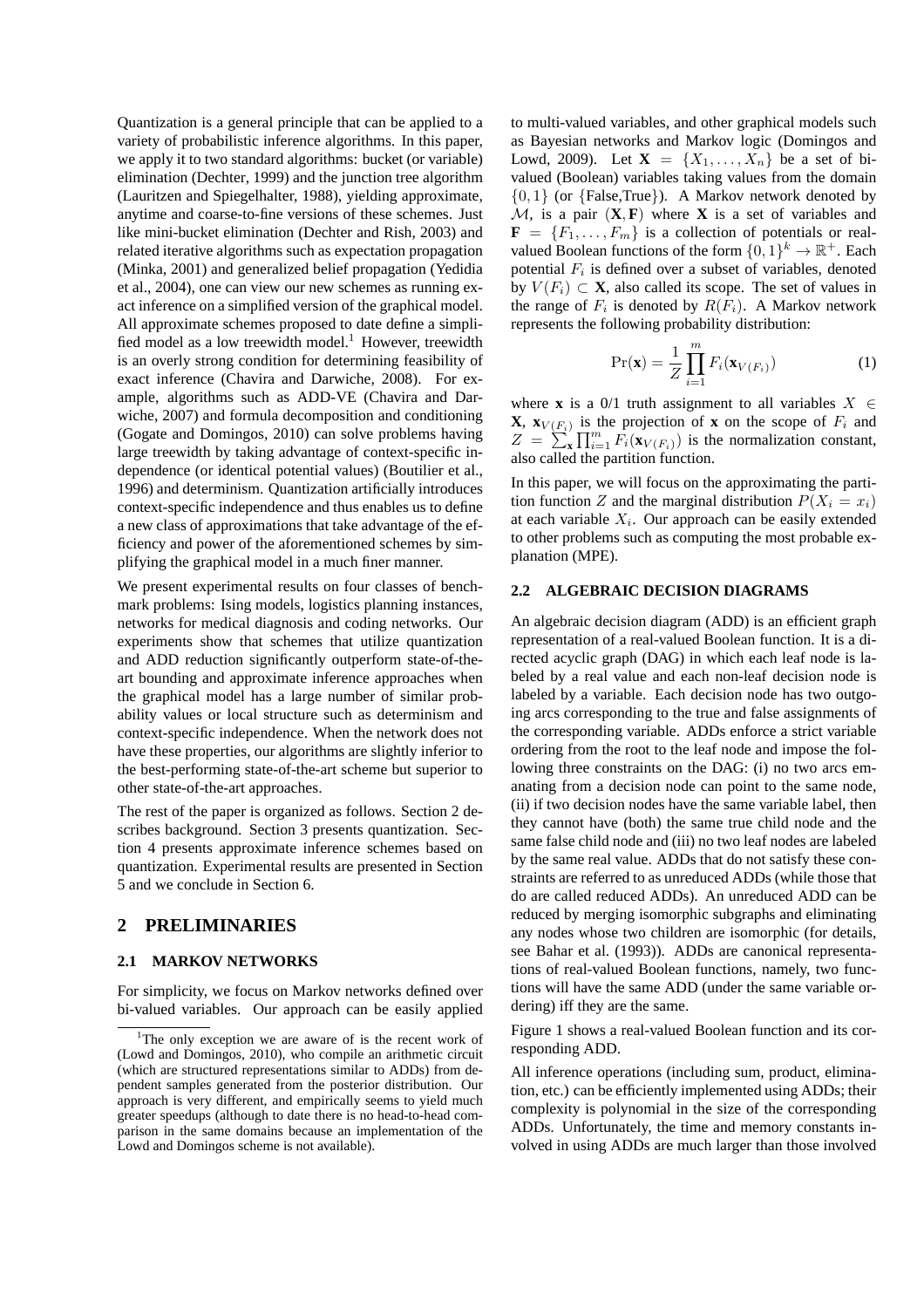

Figure 1: (a) A real-valued Boolean function and (b) its ADD representation. Bold edges in the ADD correspond to true assignments and dashed edges correspond to false assignments. Leaf nodes correspond to the real-values in the range of the function.



Figure 2: (a) An unreduced ADD obtained by applying quantization  $[(0.12, 0.1) \rightarrow 0.115, (0) \rightarrow 0]$  to the ADD given in Figure 1(b) and (b) Reduced ADD obtained from the ADD of (a).

in using tables. Because of this, ADD-based elimination (and multiplication) may be more expensive, both timewise and memory-wise, even when they perform fewer numeric operations than table-based elimination (and multiplication). However, when a function has a substantial amount of context-specific independence, the ADD operations can be significantly faster.

# **3 QUANTIZATION**

Quantization is the process of replacing a range of real numbers by a single number. Formally, a quantization function denoted by Q, is a many-to-one mapping from a set **T** to a set **Q** of real numbers, where  $|\mathbf{T}| \geq |\mathbf{Q}|$ . Let F be a real valued Boolean function, **Q** be a set of real numbers and Q be a quantization function from  $R(F)$  to **Q**. We say that a function  $F_Q$  is a quantization of F w.r.t. Q if  $F_Q$  is constructed from  $F$  by replacing each value  $w$  in the range of F by  $Q(w)$ . Quantization may reduce the size of the ADD of a function, but it will never increase it. Formally:

**Proposition 1.** Let  $F_Q$  denote the quantization of  $F$  w.r.t. Q. Then, the ADD of  $F_Q$  is smaller than or equal to the *ADD of* F*.*

Figure 2 demonstrates the effect of quantization on the size of the ADD given in Figure 1(b).

As mentioned in the introduction, the main problem in approximate inference is to find a small bounded function that approximates a large intractable function such that the approximation error is minimized. Assuming that we represent the function using ADDs and approximate using quantizations, we can formalize this problem as follows.

**Quantization Problem:** Given a function F, an integer constant  $k$  and an error measure  $D$  (e.g., KL divergence, mean-squared error, etc.), find a (optimal) quantization  $F_Q$ of  $F$  such that:

- *Size Constraint:* The size of the ADD of  $F_Q$  is less than or equal to  $k$ .
- *Error Constraint:* There does not exist a quantization  $F_{Q'}$  of F such that the size of the ADD of  $F_{Q'}$  is less than or equal to k and  $D(F, F_{Q'}) < D(F, F_Q)$ .

Unfortunately, finding an optimal quantization is extremely hard because the quantization problem is a multi-objective constrained optimization problem. Therefore, we propose the following three heuristics.

Our first heuristic optimizes for error and solves the following relaxation: given an integer l and an ADD  $\phi_F$  ( $\phi_F$ represents a function F) having t leaves, find an ADD  $\phi_{F_Q}$ (that represents the quantization  $F_Q$  of F) having l leaves such that  $D(F, F_Q)$  is minimized. This problem can be solved in  $O(lt)$  time using dynamic programming and matrix searching (see Wu (1991) for details). Given  $l$ , the relaxation optimizes  $F_Q$  in terms of the error measure D while disregarding the size of the ADD of  $F_Q$  (although since  $l < t$ ,  $\phi_{F_Q}$  will be smaller than  $\phi_F$ ). To use this heuristic for solving the quantization problem, we have to determine the value of  $l$  that will yield an ADD having less than  $k + 1$  nodes. To find l, we use binary search. We call this heuristic the *min-error* heuristic.

Our second heuristic solves the following relaxation: given an integer l and an ADD  $\phi_F$  having t leaves, find an ADD  $\phi_{F_Q}$  having l leaves such that there does not exist an ADD  $\phi_{F_Q'}$  that has l leaves but fewer nodes than  $\phi_{F_Q}$  ( $F_{Q'}$  is a quantization of  $F$ ). Unfortunately, this relaxation is much harder to solve than the relaxation that optimizes the error. Therefore, we use the following (heuristic) technique to solve it. As before, we perform a binary search over  $l$ starting with  $l = t/2$ . At each search point, we select a leaf node and merge it with another leaf that shares the largest number of parents with it (ties broken by the relative difference between the leaf values). When two leaves having the same parent are merged, the parent will point to the same leaf node in the new (unreduced) ADD and will be deleted when the ADD is reduced. Notice that the heuristic ignores the error measure  $D$  (except when breaking ties) and reduces the ADD size by merging as fewer leaves as possible. Therefore, we call this heuristic the *min-merge* heuristic.

In practice, we can run both heuristics in parallel, compute the error between the original function and the quantized function obtained using each heuristic, and choose the quantized function having the smallest error. We call this heuristic the *min-error-merge* heuristic.

We will evaluate the performance of both the heuristics as well as the combination in the experimental section. Note that when approximations without bounding guarantees are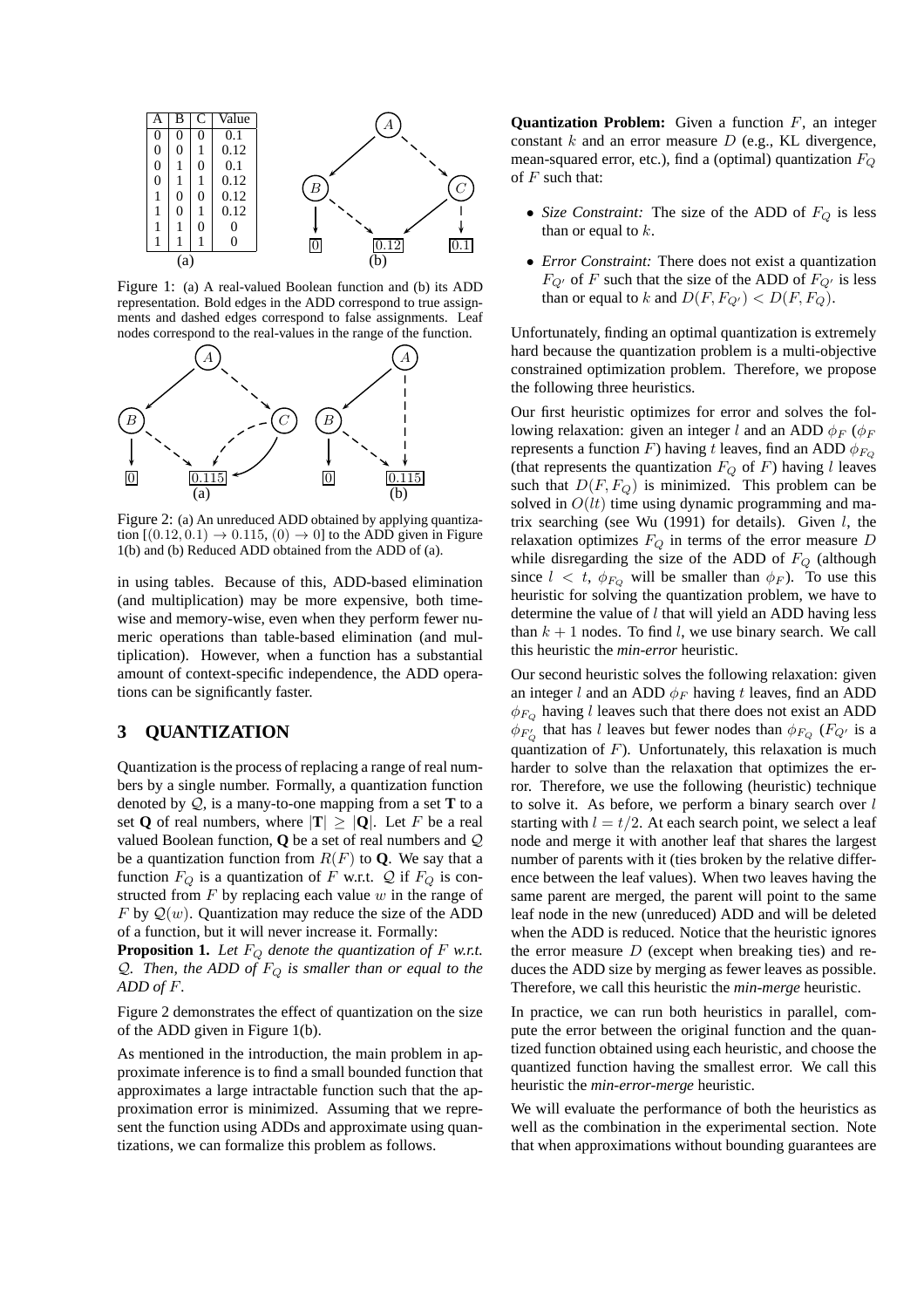**Algorithm 1**: ABQ(k)



desired, we assign the median value of the merged leaves to the new leaf. When upper (or lower) bounds are desired, we assign the maximum (or the minimum) value instead.

# **4 APPROXIMATION BY QUANTIZATION**

In this section, we apply quantization and ADD reduction to two standard inference algorithms: (i) bucket or variable elimination (Dechter, 1999), and (ii) junction tree propagation (Lauritzen and Spiegelhalter, 1988). Applying quantization and ADD reduction to the former yields a one-pass algorithm for computing the partition function similar to mini-bucket elimination (Dechter and Rish, 2003), and applying it to the latter yields an iterative algorithm that can compute posterior marginal distribution at each variable, similar to expectation propagation (Minka, 2001).

# **4.1 ONE-PASS APPROXIMATION BY QUANTIZATION (ABQ)**

Before describing our algorithm, we give background on bucket elimination. Bucket elimination (BE) (Dechter, 1999) is an exact algorithm for computing the partition function. The algorithm maintains a database of valid functions that is partitioned into buckets, one for each variable. Given an ordering  $\sigma$  of variables, the algorithm partitions the potentials of a Markov network by putting each potential in the bucket of the highest ordered variable in its scope. The algorithm operates by eliminating variables one by one, along  $o$ . A variable  $X$  is eliminated by computing a product of all the functions in its bucket, and then summing out  $X$ from this product. This creates a new function, whose scope is the union of the scopes of all functions that mention  $X$ , minus  $\{X\}$ . The algorithm then deletes the functions involving  $X$  (namely the bucket of  $X$ ) from the database of valid functions, adds the newly created function to it and continues. The function (a real number) created by eliminating the last bucket equals the partition function. It is known that the time and space complexity of BE is exponential in the treewidth of the Markov network.

BE assumes tabular representation of functions. It can be easily extended to use ADDs yielding the ADD-BE algorithm, first presented in (Chavira and Darwiche, 2007). In ADD-BE, we represent all functions using ADDs and use ADD operators for elimination and multiplication. Unfortunately, just like BE, it is an exact algorithm and is therefore not scalable to interesting real-world applications.

We propose to make ADD-BE practical by quantizing large ADDs generated during its execution. Algorithm 1 describes the proposed scheme. The algorithm takes as input a Markov network  $M$  and a size bound k and outputs an estimate of the partition function. It is essentially a standard ADD-based bucket elimination algorithm except for the quantization step. Here, given an ADD whose size is greater than  $k$ , we repeatedly merge its leaf nodes using the heuristics described in the previous section, until its size is smaller than k. Note that when  $k = \infty$  the algorithm runs full bucket elimination and is equivalent to the ADD-BE algorithm of (Chavira and Darwiche, 2007). Thus, ABQ represents an anytime, anyspace bounded approximation of ADD-BE, controlled by the size bound  $k$ .

We mention an important technical detail which can positively impact both the complexity and accuracy of ABQ. Notice that after quantizing an ADD, some variables may become irrelevant (for example, variable  $C$  is irrelevant to the ADD of Figure 2(b) because it does not appear in any of its internal nodes). Thus, instead of adding the quantized ADD to the current bucket, we can safely transfer it to the bucket of its *highest ordered relevant variable*. Note that variables may also become irrelevant when we multiply two ADDs or eliminate the bucket variable from the ADD. Obviously, we can use the same approach in these cases too and transfer the newly generated ADD to the bucket of its highest ordered relevant variable.

The time and space complexity of Algorithm 1 is summarized in the following theorem:

**Theorem 1.** *The time complexity of*  $ABQ(k)$  *is*  $O(mk^2)$ *where* m *is the number of potentials and* k *is the size bound. Its space complexity is*  $O(\max(mk, k^2))$ *.* 

Algorithm 1 can be easily extended to yield an upper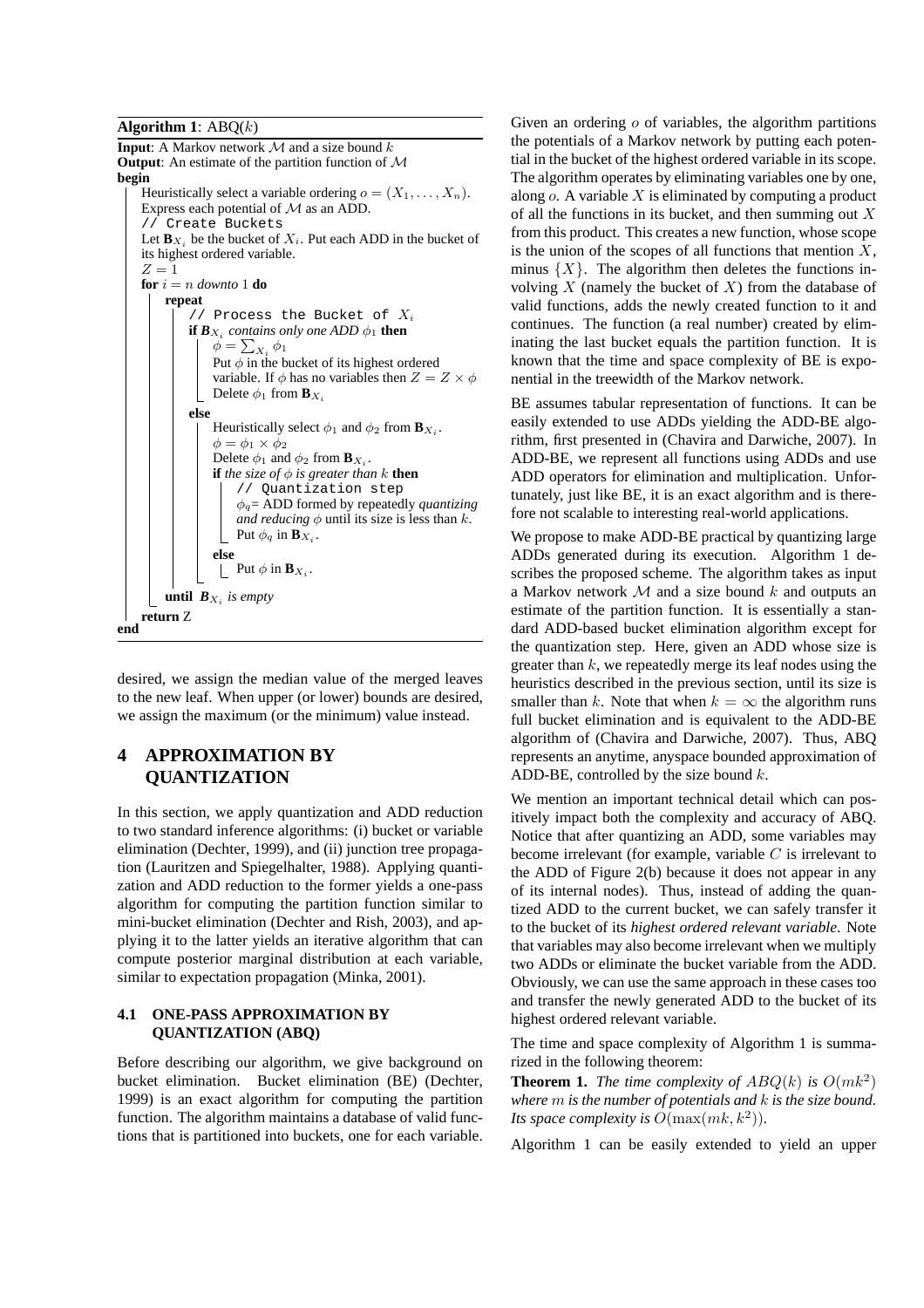#### **Algorithm 2**: IABQ(k)

**Input**: A Markov network  $M$  and a ADD size-bound  $k$ **Output**: A set of junction tree cliques containing potentials and messages received from neighbors



(lower) bound on the partition function. All we have to do is ensure that the quantization function  $Q(x)$  used by ABQ is an upper (lower) approximation, namely  $\forall w \ F_Q(w) \geq$  $F(w)$  ( $\forall w F_Q(w) \leq F(w)$ ). Trivially, a quantization function that replaces each value in the interval by the maximum (minimum) value is an upper (lower) approximation. Formally,

**Theorem 2.** *If all quantizations in Algorithm*  $ABQ(k)$ *use a quantization function*  $Q$  *satisfying*  $\forall w$   $F_Q(w) \geq$ F(w)*, then the output of* ABQ(k) *is an upper bound on the partition function. On the other hand, if* Q *satisfies*  $\forall w F_Q(w) \leq F(w)$ , then  $ABQ(k)$  yields a lower bound *on the partition function.*

# **4.2 ITERATIVE APPROXIMATION BY QUANTIZATION (IABQ)**

In this section, we will show how to approximate the junction tree algorithm (Lauritzen and Spiegelhalter, 1988) using quantization and ADD reduction. The junction tree algorithm is a message-passing algorithm over a modified graph called the *junction tree*, which is obtained by clustering together variables of a Markov network until the network becomes a tree. The clusters are also called cliques. Each clique is associated with a subset of potentials such that the scope of each potential is covered by the variables in the cliques. The message-passing works as follows. First, we designate an arbitrary cluster as the root and send messages in two passes: from the leaves to the root (inward pass) and then from the root to the leaves (outward pass). The message that a clique  $u$  sends to its neighbor  $v$  is constructed as follows. In clique  $u$ , we multiply all the potentials associated with  $u$ , with all the messages received from its neighbors except  $v$ , and then eliminate all variables that appear in  $u$  but not in  $v$ . The time and space complexity of the junction tree algorithm is exponential in the maximum cluster size of the junction tree used.

We can construct an approximate version of the junctiontree algorithm using quantization and ADD reduction in **Procedure** send-message $(u, v, k)$ 

**Input:** Cliques  $u$  and  $v$  of a junction tree and a constant  $k$ **Output**:  $v$  with the old message (ADD) from  $u$  replaced by a new message **begin** Let  $(\phi_{u,1}, \ldots, \phi_{u,k})$  be a heuristic ordering of the ADDs currently in the clique  $u$  except the message received from  $v$  $\phi_{u,v} = 1$  $\mathbf{for}~i=1~to~k~\mathbf{do}$ 

 $\phi_{u,v} = \phi_{u,v} \times \phi_{u,i}$ **if** the size of  $\phi_{u,v}$  is greater than k **then** // Quantization step φu,v= ADD formed by repeatedly *quantizing and reducing*  $\phi_{u,v}$  until its size is smaller than k Let  $sep(u, v) = clique(u) \cap clique(v)$  $\phi_{u,v} = \sum_{clique(u)\setminus sep(u,v)} \phi_{u,v}$ Replace the old message from u in v with  $\phi_{u,v}$ **end**

a straight-forward manner. Algorithm 2 describes our approach. The algorithm first constructs a junction tree for the Markov network and then sends messages along its edges using the send-message procedure. In the send-message procedure, we send a message from a clique  $u$  to clique  $v$  by multiplying all ADDs corresponding to the messages (except the one received from  $v$ ) and potentials. Just as in ABQ, if the size of the product ADD is larger than  $k$ , we recursively apply quantization and ADD reduction until its size is smaller than or equal to  $k$ . Since, the message propagation is performed on a tree, the algorithm will always converge in two passes (assuming that the quantization heuristics do not change between passes).

IABQ belongs to the class of sum-product expectation propagation (EP) algorithms (see Minka (2001) and Koller and Friedman (2009), Chapter 11) which perform inference by sending *approximate messages*. In practice, we can further improve the accuracy of IABQ by performing *belief-update* propagation instead of sum-product propagation. Belief-update IABQ constructs the message from clique  $u$  to clique  $v$  by first multiplying, and quantizing if necessary, *all* the incoming messages (*including* the one received from  $v$ ). Then, it projects the resulting factor on  $sep(u, v)$  and divides it by the message  $\phi_{v, u}$  received from  $v$  (thus unlike sum-product IABQ, belief-update IABQ requires the division operation). Belief-update IABQ is not guaranteed to converge in two passes and may not converge at all. However, as we shall see in the experimental section, when it does converge, it often converges very quickly (in 10-30 iterations) and yields highly accurate estimates.

IABQ yields a new class of bounded EP algorithms. Existing bounded EP algorithms use treewidth to determine feasibility of inference. In particular, in the junction tree algorithm, the message between  $u$  and  $v$  corresponds to a (local) fully-connected (clique) graphical model over the separator  $sep(u, v)$ . Existing EP algorithms ensure tractability by sending bounded treewidth messages (achieved by introducing new conditional independencies between the sepa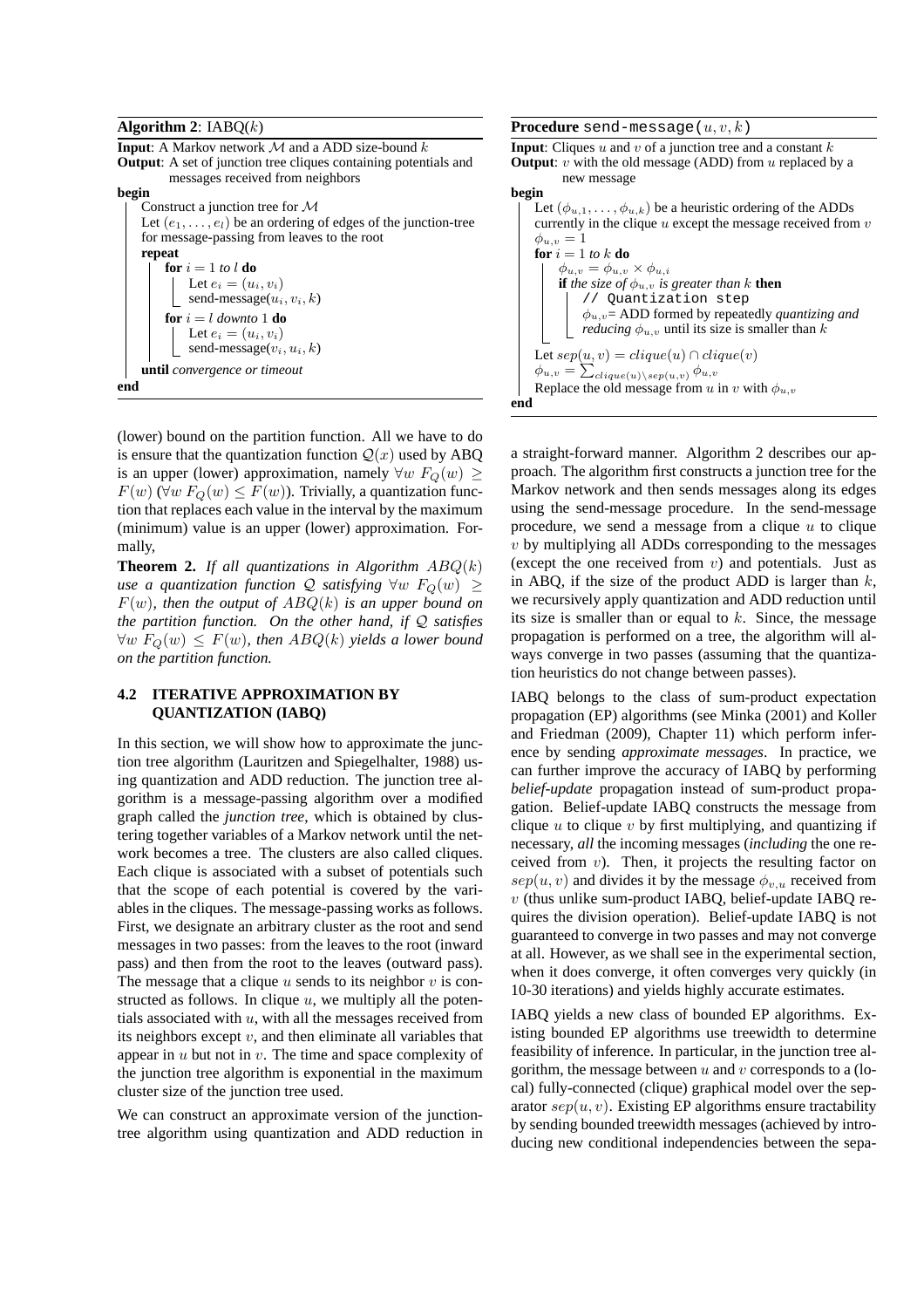rator variables). IABQ, on the other hand, can create messages having substantially larger treewidth than existing EP algorithms. This is because it uses quantization and ADDs to introduce context-specific independencies between the separator variables.

# **5 EXPERIMENTS**

In this section, we compare the performance of ABQ and IABQ with other algorithms from the literature. We also evaluate the impact of various quantization heuristics on accuracy. We experimented with instances from four benchmark domains: (i) logistics planning (Sang et al., 2005), (ii) linear block coding, (iii) Promedas Bayesian networks for medical diagnosis (Wemmenhove et al., 2007) and (iv) Ising models. We implemented our algorithms in C++. We ran our experiments on a Linux machine with a 2.33 GHz Intel Xeon quad-core processor and 16 GB of RAM. We gave each algorithm a memory limit of 2GB and (unless otherwise specified) a time limit of 2 hours. We used the CUDD package (Somenzi, 1998) to implement ADDs. We used the minfill ordering heuristic for constructing the junction tree in IABQ and for eliminating variables in ABQ.

#### **5.1 EXPERIMENTS EVALUATING THE BOUNDING POWER OF ABQ**

When exact results are not available, evaluating the capability of approximate schemes is problematic because the quality of the approximation (namely how close the approximation is to the exact) cannot be assessed. To allow some comparison on large, hard instances, we evaluate the upper bounding power of ABQ, and compare it with three algorithms from literature: mini-bucket elimination (MBE) (Dechter and Rish, 2003; Rollon and Dechter, 2010), Treereweighted Belief Propagation (TRW) (Wainwright et al., 2003) and Box propagation (BoxProp) (Mooij and Kappen, 2008). For a fair comparison, we also compare with our own ADD based implementation of mini-bucket elimination (ADD-MBE). ADD-MBE represents all messages and potentials in the MBE algorithm using ADDs instead of tables (both ADD-MBE and ABQ use the same variable ordering). BoxProp was derived for bounding posterior probabilities and therefore  $Z$  is obtained by applying the chain rule to individual bounds on posteriors. We experimented with anytime versions of MBE, ADD-MBE and ABQ. Namely, we start with a crude size-bound,  $k = 2$ , and increase it progressively by multiplying it by 2, until the algorithm runs out of memory or time. Recall that in ABQ,  $k$  bounds the size of the ADD. In MBE, it bounds the size of the new functions created by the algorithm. The results in this subsection were obtained using the min-error-merge heuristic described in Section 3 (we compare the impact of heuristics on accuracy in the next subsection).

Note that almost all the instances that we consider in this subsection are quite hard and the exact value of their par-

| <b>Instance</b>                                                                           | (n,d,m,w)                                   | $\overline{\bf A}$ $\overline{\bf B}$ $\overline{\bf Q}$ | <b>MBE</b>          | <b>BoxProp</b>                  | <b>TRW</b>              | <b>ADD-MBE</b>     |  |  |
|-------------------------------------------------------------------------------------------|---------------------------------------------|----------------------------------------------------------|---------------------|---------------------------------|-------------------------|--------------------|--|--|
|                                                                                           |                                             | Ζ                                                        | Z                   | Z                               | Ζ                       | Z                  |  |  |
|                                                                                           |                                             | Δ                                                        | Δ                   | Л                               | Δ                       | Л                  |  |  |
| <b>Logistics planning</b>                                                                 |                                             |                                                          |                     |                                 |                         |                    |  |  |
| $log-1$                                                                                   | (939, 2, 3785, 26)                          | $5e+20$                                                  | $7e+67$             | $9e+108$                        | $4e + 48$               | $6e+20$            |  |  |
|                                                                                           |                                             | 0                                                        | 2.27                | 4.25                            | 1.34                    | 0.00129            |  |  |
| $log-2$                                                                                   | (1337, 2, 24777, 51)                        | $2e + 66$                                                | $2e + 242$          | $\overline{\mathbf{x}}$         | $\overline{\mathbf{x}}$ | $1e + 68$          |  |  |
|                                                                                           |                                             | 0                                                        | 2.66                |                                 |                         | 0.0275             |  |  |
| $log-3$                                                                                   | (1413, 2, 29487, 56)                        | $2e + 52$                                                | $1e + 59$           | $\overline{\text{X}}$           | $\overline{\mathbf{x}}$ | $9e + 58$          |  |  |
|                                                                                           |                                             | 0                                                        | 0.128               |                                 |                         | 0.127              |  |  |
| $log-4$                                                                                   | (2303, 2, 20963, 52)                        | $3e+69$                                                  | $4e + 356$          | $\overline{\mathbf{x}}$         | $\overline{\mathrm{x}}$ | $1e + 90$          |  |  |
|                                                                                           |                                             | 0                                                        | 4.13                |                                 |                         | 0.296              |  |  |
| $log-5$                                                                                   | (2701, 2, 29534, 51)                        | $3e + 110$                                               | $2e + 427$          | $\overline{\mathrm{x}}$         | $\overline{\text{X}}$   | $6e + 125$         |  |  |
|                                                                                           |                                             | 0                                                        | 2.87                |                                 |                         | 0.139              |  |  |
|                                                                                           | <b>Medical Diagnosis: Promedas networks</b> |                                                          |                     |                                 |                         |                    |  |  |
| or_chain_100                                                                              | (1110, 2, 1125, 59)                         | $1e-06$                                                  | 0.01                | $8e + 03$                       | $4e + 24$               | 0.009              |  |  |
|                                                                                           |                                             | 0                                                        | 0.661               | 1.66                            | 5.17                    | 0.653              |  |  |
|                                                                                           | or_chain_110 (1163,2,1176,70)               | $2e+05$<br>0                                             | $2e+07$             | $4e + 21$                       | $2e + 50$               | $1e+07$            |  |  |
|                                                                                           |                                             | $2e+02$                                                  | 0.401<br>$1e + 06$  | 3.15<br>$4e+41$                 | 8.65<br>$7e + 53$       | 0.344<br>$7e + 05$ |  |  |
|                                                                                           | or_chain_120 (1511,2,1524,76)               | 0                                                        | 1.52                | 16.5                            | 21.6                    | 1.45               |  |  |
| or_chain_132                                                                              | (646, 2, 717, 26)                           | $4e-09$                                                  | $2e-05$             | 0.03                            | $1e+14$                 | $4e-07$            |  |  |
|                                                                                           |                                             | 0                                                        | 0.443               | 0.819                           | 2.66                    | 0.241              |  |  |
|                                                                                           |                                             | <b>Coding networks</b>                                   |                     |                                 |                         |                    |  |  |
| <b>BN_130</b><br>(255, 2, 511, 53)<br>$6e-52$<br>$2e-30$<br>$9e-50$<br>$2e-49$<br>$3e-45$ |                                             |                                                          |                     |                                 |                         |                    |  |  |
|                                                                                           |                                             | $\mathbf{0}$                                             | 0.0499              | 0.421                           | 0.13                    | 0.0432             |  |  |
| <b>BN_131</b>                                                                             | (255, 2, 511, 53)                           | $3e-48$                                                  | $8e-50$             | $4e-33$                         | $7e-45$                 | $1e-47$            |  |  |
|                                                                                           |                                             | 0.0307                                                   | 0                   | 0.34                            | 0.1                     | 0.0427             |  |  |
| <b>BN_132</b>                                                                             | (255, 2, 511, 53)                           | $5e-51$                                                  | $2e-48$             | $2e-34$                         | $4e-45$                 | $6e-49$            |  |  |
|                                                                                           |                                             | 0                                                        | 0.0518              | 0.33                            | 0.117                   | 0.0414             |  |  |
| <b>BN_133</b>                                                                             | (255, 2, 511, 56)                           | $1e-46$                                                  | $1e-45$             | $7e-28$                         | $1e-43$                 | $5e-45$            |  |  |
|                                                                                           |                                             | 0                                                        | 0.0181              | 0.407                           | 0.0628                  | 0.0333             |  |  |
| <b>BN_134</b>                                                                             | (255, 2, 511, 55)                           | $1e-48$                                                  | $1e-47$             | $6e-31$                         | $3e-44$                 | $6e-45$            |  |  |
|                                                                                           |                                             | 0                                                        | 0.0174              | 0.368                           | 0.0901                  | 0.0755             |  |  |
| <b>Ising models</b>                                                                       |                                             |                                                          |                     |                                 |                         |                    |  |  |
| 29x29                                                                                     | (841, 2, 1624, 29)                          |                                                          |                     | 7e+1933 1e+1917 9e+2102 1e+2576 |                         | $1e+1948$          |  |  |
|                                                                                           |                                             | 0.00879                                                  | $\bf{0}$            | 0.097                           | 0.344                   | 0.0162             |  |  |
| 31x31                                                                                     | (961, 2, 1860, 31)                          |                                                          | $3e+2229$ 8e + 2226 | $5e + 2578$                     | $9e + 2576$             | $1e+2259$          |  |  |
|                                                                                           |                                             | 0.00115                                                  | 0                   | 0.158                           | 0.157                   | 0.0144             |  |  |
| 33x33                                                                                     | (1023, 2, 2112, 33)                         |                                                          |                     | $1e+2557$ 4e + 2543 4e + 2753   | 5e+3352                 | $6e + 2562$        |  |  |
|                                                                                           |                                             | 0.00527                                                  | 0                   | 0.0826                          | 0.318                   | 0.00754            |  |  |
| 35x35                                                                                     | (1225, 2, 2380, 35)                         |                                                          | le+2928 1e+2898     | $5e + 2901$                     | $2e + 3761$             | $1e + 2933$        |  |  |
|                                                                                           |                                             | 0.0104                                                   | $\bf{0}$            | 0.00128                         | 0.298                   | 0.0121             |  |  |

Table 1: Table showing the upper bound on the partition function and the log-relative difference  $\Delta$  for ABQ, MBE and BoxProp, TRW and ADD-MBE. Each algorithm was given a time limit of 2 hours and a memory limit of 2 GB. The best performing scheme is highlighted by bold in each row. 'X' indicates that the algorithm did not return a value.

tition function is not known (except for the logistics instances). Table 1 shows the results. The first column shows the instance name. The second column shows various statistics for the instance such as the number of variables (n), the domain size (d), the number of potentials (p) and the upper bound on treewidth obtained using the minfill ordering heuristic (w). Columns 3, 4, 5, 6 and 7 show the upper bound on the partition function computed by ABQ, MBE, BoxProp, TRW and ADD-MBE respectively. For each scheme, we also report the relative difference  $\Delta$  (defined below) between the log of the best known upper bound  $U_{Best}$  and the log of the upper bound U output by the current scheme.

$$
\Delta = \frac{\log(U) - \log(U_{Best})}{\log(U_{Best})}
$$
\n(2)

The log-relative difference provides a quantitative measure for assessing the relative approximation quality of the bounding schemes (smaller is better).

**Logistics planning instances** Our first domain is that of logistics planning (the networks are available from (Sang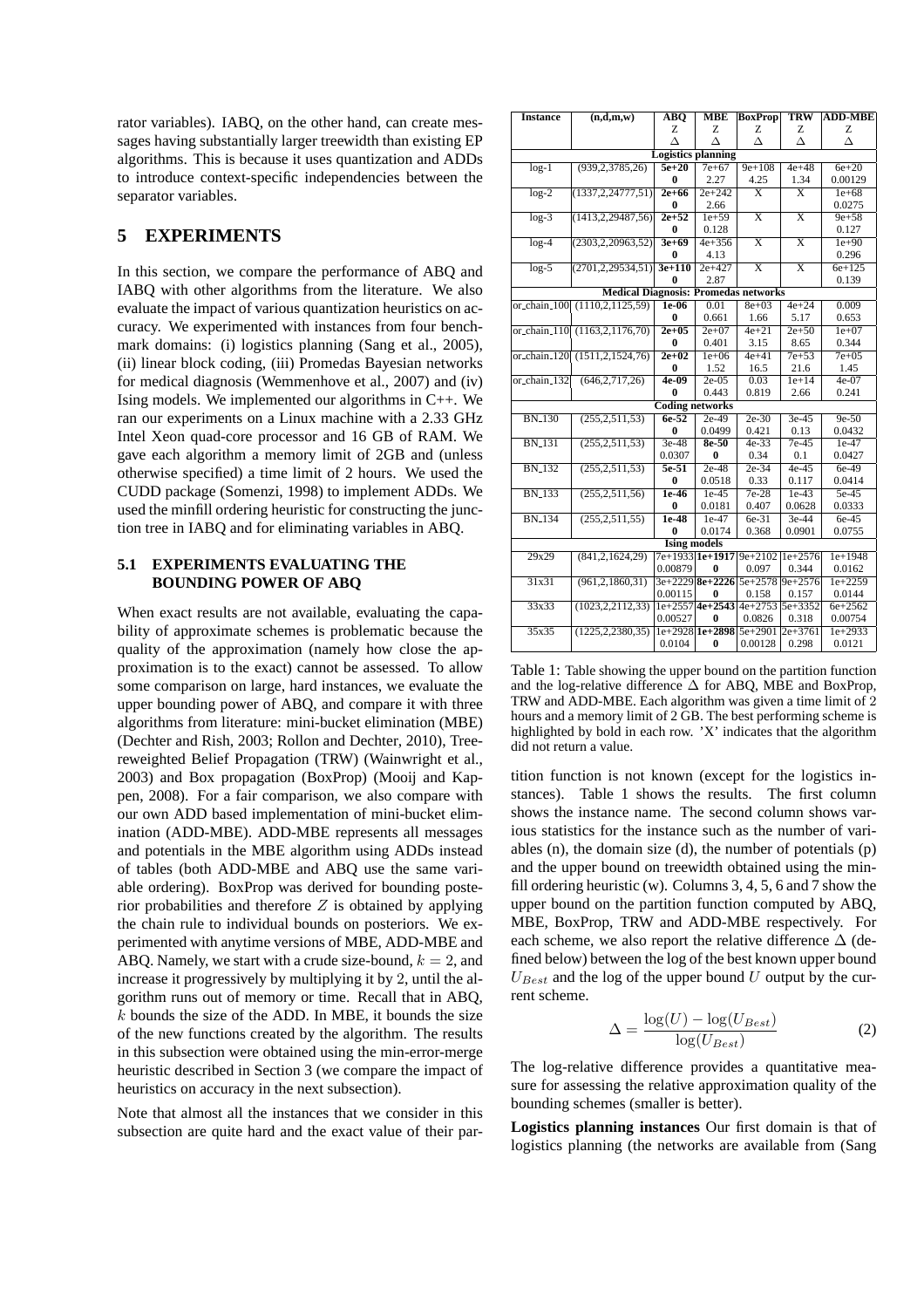et al., 2005)). Given prior probabilities on actions and facts, the task is to compute the probability of evidence. From Table 1, we can see that ABQ significantly outperforms MBE, ADD-MBE, TRW and BoxProp on all instances (the logrelative difference is quite large). ADD-MBE is much superior to MBE on most instances. This is because the domain has a large amount of determinism and identical probability values which ADD-MBE exploits effectively. ADD-MBE is worse than ABQ suggesting that quantization-based approximations are much better in terms of accuracy than MBE-based approximations.

**Medical Diganosis: Promedas networks** Our second domain is that of noisy-OR medical diagnosis networks generated by the Promedas expert system for internal medicine (Wemmenhove et al., 2007). The global architecture of the diagnostic model in Promedas is similar to the QMR-DT medical diagnosis networks (Shwe et al., 1991). Each network can be specified using a two layer bipartite graph in which the top layer consists of diseases and the bottom layer consists of symptoms. If a disease causes a symptom, there is an edge from the disease to the symptom. The networks are available from UAI 2008 evaluation website (Darwiche et al., 2008). From Table 1, we can see that ABQ is superior to MBE, ADD-MBE, TRW and BoxProp on all instances (notice that for all instances the log-relative difference between ADD based schemes and others is quite large).

**Coding networks** Our third domain is random coding networks from the class of linear block codes (Kask and Dechter, 1999) (the networks are available from the UAI 2008 evaluation website (Darwiche et al., 2008)). From Table 1, we can see that ABQ outperforms MBE, TRW and BoxProp on all instances, except BN 131. On this network, MBE is slightly better than ABQ (because of the overhead of ADDs). On all other networks, ABQ is slightly superior to MBE. ADD-MBE is worse than ABQ on all instances. Again, our results on the coding networks clearly demonstrate that quantization with ADD reduction is a better approximation strategy than MBE.

**Ising models** Our last domain is that of Ising models which are  $n \times n$  pair-wise grid networks. They are specified using potentials defined over each edge and each node. Each node potential is given by  $(\gamma, 1/\gamma)$  where  $\gamma$  is drawn uniformly between 0 and 1. The edge potentials are either  $(\theta, 1/\theta, 1/\theta, \theta)$  or their mirror image  $(1/\theta, \theta, \theta, 1/\theta)$  where θ is drawn uniformly between 1 and β (β is called the coupling strength). We use  $\beta = 100$  to generate our networks. From Table 1, we can see that ABQ outperforms BoxProp, TRW and ADD-MBE on these models. However, it is slightly inferior to MBE (notice that the log-relative difference between ABQ and MBE is very small).

Intuitively, ABQ should do well when the graphical model contains many similar or identical probability values in each potential. Ising models are interesting in this respect because they represent the worst possible case for ABQ, with no determinism or context-specific structure at

| <b>Instance</b>                             | min-error-merge min-error |                         | min-merge                 |  |  |  |  |  |
|---------------------------------------------|---------------------------|-------------------------|---------------------------|--|--|--|--|--|
|                                             | 7.                        | $\overline{\mathrm{z}}$ | $\overline{z}$            |  |  |  |  |  |
|                                             |                           | Л                       | Л                         |  |  |  |  |  |
| <b>Logistics planning</b>                   |                           |                         |                           |  |  |  |  |  |
| $log-1$                                     | $5.64e + 20$              | $5.64e + 20$            | $5.64e + 20$              |  |  |  |  |  |
|                                             | 0                         | 0                       | 0                         |  |  |  |  |  |
| $log-2$                                     | $1.52e+66$                | $1.42e+69$              | $9.08e + 66$              |  |  |  |  |  |
|                                             | 0                         | 0.0449                  | 0.0117                    |  |  |  |  |  |
| $log-3$                                     | $2.04e + 52$              | $3.26e + 50$            | $1.36e + 48$              |  |  |  |  |  |
|                                             | 0.0868                    | 0.0495                  | 0                         |  |  |  |  |  |
| $log-4$                                     | $2.9e + 69$               | $4.04e + 82$            | $2.9e + 69$               |  |  |  |  |  |
|                                             | 0                         | 0.189                   | 0                         |  |  |  |  |  |
| $\overline{\log -5}$                        | $2.57e+110$               | $3.57e + 115$           | $8.36e+109$               |  |  |  |  |  |
|                                             | 0.00444                   | 0.0512                  | 0                         |  |  |  |  |  |
| <b>Medical Diganosis: Promedas networks</b> |                           |                         |                           |  |  |  |  |  |
| or_chain_100                                | $1.27e-06$                | $6.15e-07$              | $3.04e-06$                |  |  |  |  |  |
|                                             | 0.0508                    | $\bf{0}$                | 0.112                     |  |  |  |  |  |
| or_chain_110                                | $1.62e + 0.5$             | $1.4e + 0.5$            | $6.62e + 0.5$             |  |  |  |  |  |
|                                             | 0.0125                    | 0                       | 0.131                     |  |  |  |  |  |
| or_chain_120                                | $\overline{242}$          | $3.99e + 04$            | $1.38e+07$                |  |  |  |  |  |
|                                             | 0                         | 0.931                   | $\mathfrak{D}$            |  |  |  |  |  |
| or_chain_132                                | $3.72e-09$                | $3.72e-09$              | $3.72e-09$                |  |  |  |  |  |
|                                             | 0                         | 0                       | 0                         |  |  |  |  |  |
| <b>Coding networks</b>                      |                           |                         |                           |  |  |  |  |  |
| <b>BN_130</b>                               | $6e-52$                   | $2e-40$                 | $6e-52$                   |  |  |  |  |  |
|                                             | 0                         | 0.225                   | 0                         |  |  |  |  |  |
| <b>BN_131</b>                               | $2.59e-48$                | $7.54e-42$              | $2.59e-48$                |  |  |  |  |  |
|                                             | 0                         | 0.136                   | 0                         |  |  |  |  |  |
| <b>BN_132</b>                               | $4.98e - 51$              | $6.1e-40$               | 4.98e-51                  |  |  |  |  |  |
|                                             | $\bf{0}$                  | 0.22                    | 0                         |  |  |  |  |  |
| <b>BN_133</b>                               | $1.48e-46$                | $1.74e-41$              | 1.48e-46                  |  |  |  |  |  |
|                                             | 6.55e-06                  | 0.111                   | 0                         |  |  |  |  |  |
| <b>BN_134</b>                               | 1.46e-48                  | $7.26e-41$              | $1.15e-47$                |  |  |  |  |  |
|                                             | 0                         | 0.161                   | 0.0187                    |  |  |  |  |  |
| <b>Ising models</b>                         |                           |                         |                           |  |  |  |  |  |
| 29x29                                       | $7.08e+1933$              |                         | $2.04e+2002$ 7.08e+1933   |  |  |  |  |  |
|                                             | 0                         | 0.0354                  | 0                         |  |  |  |  |  |
| 31x31                                       | $2.95e+2229$              |                         | 1.78e+2338 2.63e+2264     |  |  |  |  |  |
|                                             | 0                         | 0.0488                  | 0.0156                    |  |  |  |  |  |
| $\overline{33x33}$                          | $1.02e + 2557$            |                         | $1.91e+2636$ $1.02e+2557$ |  |  |  |  |  |
|                                             | 0                         | 0.031                   | 0                         |  |  |  |  |  |
| 35x35                                       | $1.15e+2928$              | $7.76e + 3031$          | $1.15e+2928$              |  |  |  |  |  |
|                                             | $\bf{0}$                  | 0.0355                  | $\bf{0}$                  |  |  |  |  |  |

Table 2: Table showing the impact of the three quantization heuristics: (i) min-error-merge, (ii) min-error and (iii) min-merge on the upper bound output by ABQ. For each heuristic, we also report the log-relative error  $\Delta$ .

all. Remarkably, ABQ still outperforms BoxProp, TRW and ADD-MBE on these models. In our initial experiments it also outperformed MBE, but it does slightly worse than the latest version, which is the one reported in Table 1. MBE employs sophisticated partitioning heuristics (Rollon and Dechter, 2010) that could also be incorporated into ABQ, and many other optimizations characteristic of a mature system; its good performance relative to ABQ is likely due to these improvements, rather than to the basic algorithm. However, there is in general a tradeoff in using ADDs versus tables, as shown by the ADD-MBE results: ADDs can be exponentially smaller and faster by taking advantage of context-specific independence and determinism, but ADDs incur higher overhead than tables, so the latter may be preferable when there is no structure to exploit.

Overall, we see that that ABQ always outperforms TRW, BoxProp and ADD-MBE, and outperforms MBE on all domains except Ising models. ABQ's advantage increases with the the amount of (approximate or exact) contextspecific independence and determinism in the domain, but ABQ still does quite well even when these are absent.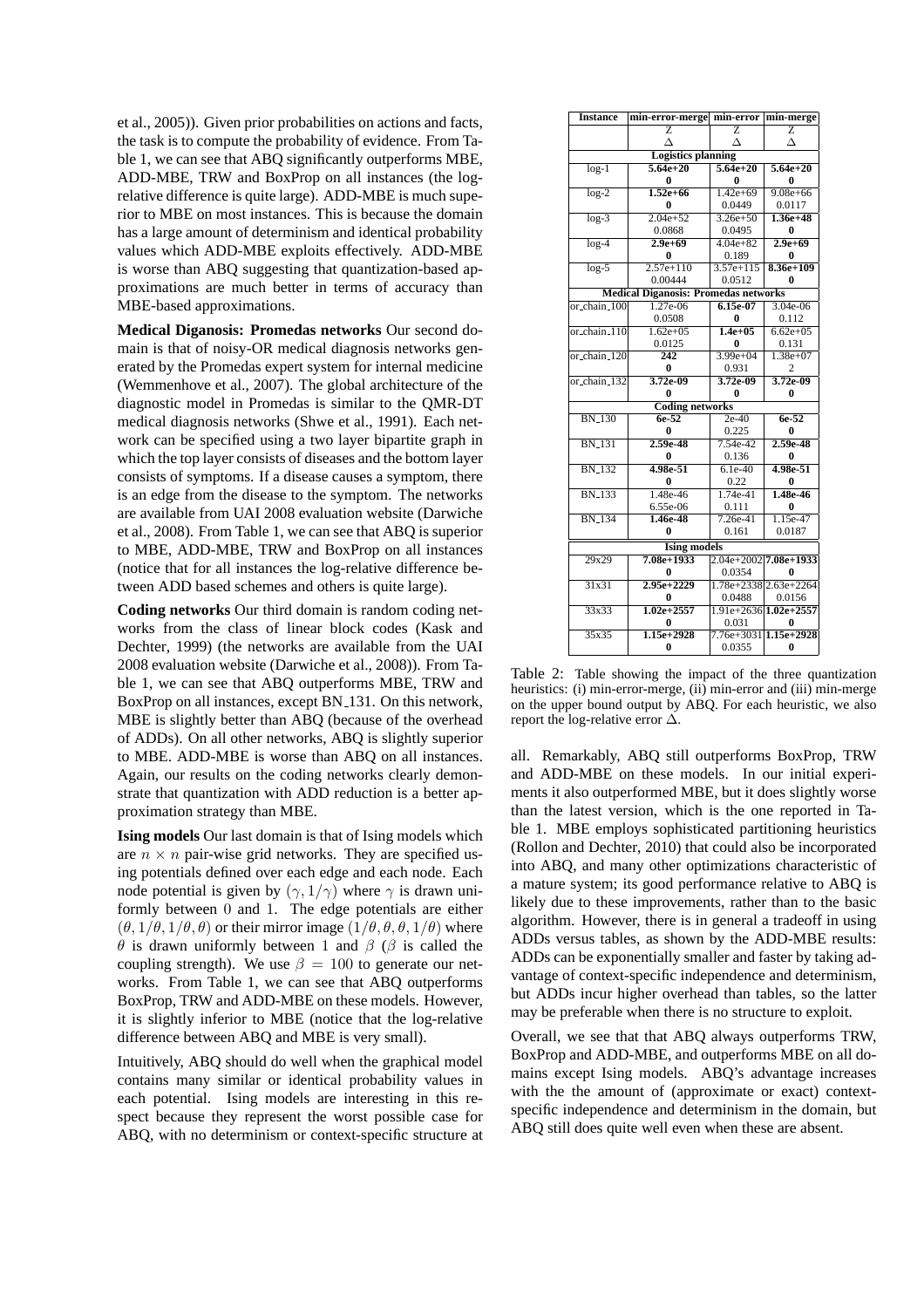

Figure 3: KL divergence vs. Time plots for IJGP, Gibbs sampling and IABQ for (a) logistics planning instance log-3 and (b) 18 x 18 Ising model.

### **5.2 EXPERIMENTS EVALUATING THE QUANTIZATION HEURISTICS**

In this subsection, we evaluate the performance of the three quantization heuristics described in Section 3. Table 2 shows the results. We can see that the min-error-merge heuristic performs the best overall. The min-merge heuristic is only slightly inferior to the min-error-merge heuristic. The min-error heuristic is inferior to the min-merge heuristic except on the promedas networks. The promedas networks have many similar probability values (approximate context-specific independence) which the min-error heuristic exploits quite effectively. On the other hand, the Ising models represent the worst possible case for the min-error heuristic because the intermediate potentials generated during ABQs execution have almost no similar probability values.

#### **5.3 EXPERIMENTS EVALUATING THE ACCURACY OF IABQ**

In this subsection, we evaluate the accuracy of belief-update IABQ for computing posterior marginals. We compare IABQ with Iterative Join Graph propagation (IJGP) (Mateescu et al., 2010), a state-of-the-art generalized belief propagation scheme (IJGP won 2 out of the 3 marginal estimation categories at the 2010 UAI approximate evaluation challenge (Elidan and Globerson, 2010)). As a baseline, we



Figure 4: KL divergence vs. Number of iterations for IABQ

compare with Gibbs sampling (Geman and Geman, 1984). We ran both IJGP and IABQ as anytime algorithms. Both algorithms take as input a size parameter which determine their complexity. We vary this parameter starting with its lowest possible value, progressively increasing it until the algorithm runs out of memory or time. We ran each algorithm for 1 hour and gave each algorithm a memory limit of 2GB. Both IJGP and IABQ may or may not converge to a fixed point. Therefore, we ran each for 50 iterations or until convergence, whichever was earlier. Convergence is detected by comparing the absolute difference between messages at the current and previous iteration.

We measure performance using the KL divergence. Let  $P(X_i)$  and  $Q(X_i)$  denote the exact and approximate marginals of variable  $X_i$ . Then, the average KL divergence is defined as:

$$
KL(P, A) = \frac{1}{|\mathbf{X}|} \sum_{X_i \in \mathbf{X}} \sum_{x_i} P(x_i) \log \left( \frac{P(x_i)}{Q(x_i)} \right)
$$

For brevity, we only describe our results for two sample instances: (a) a logistics planning instance, and (b) a 18 x 18 Ising model. Average KL divergence vs. time plots for these instances are given in Figure 3. Our results are consistent with the empirical evidence in the previous subsection. Specifically, when the graphical model has many identical or similar probability values, IABQ dominates IJGP (e.g., on the log-3 instance). However, when the graphical model does not have these properties, IJGP is slightly better than IABQ because of the overhead of ADDs.

Figure 4 shows the impact of increasing the number of iterations on the accuracy of IABQ for different values of the size bound parameter  $k$ . We can see that IABO converges to its fixed point in about 10-20 iterations. Its accuracy typically increases with  $k$  and with the number of iterations. This shows that the belief-update IABQ performs better than sum-product IABQ (sum-product IABQ is equivalent to running just one iteration of belief-update IABQ).

### **6 CONCLUSION**

The most challenging problem in approximate inference is how to approximate a large function that is computation